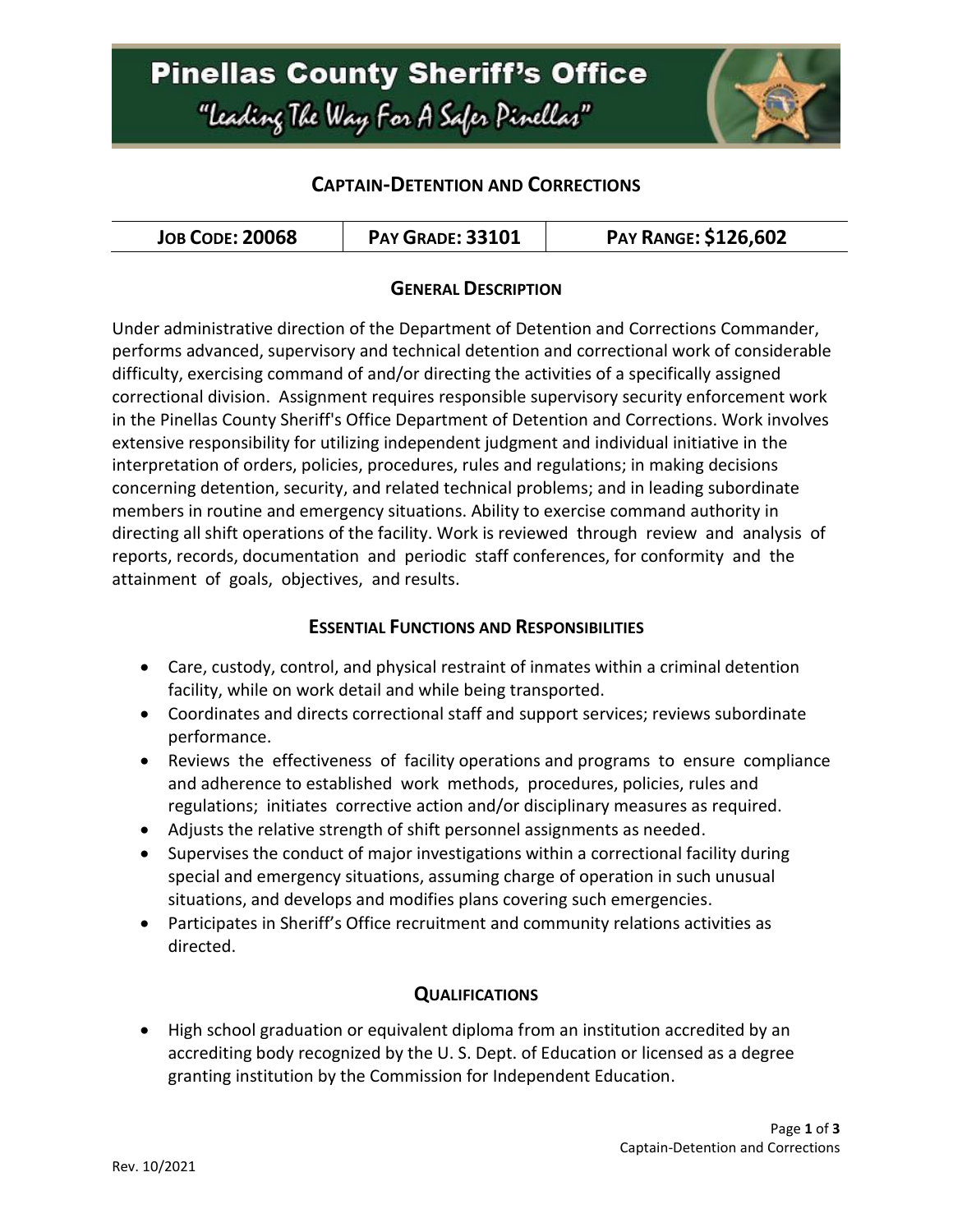# **Pinellas County Sheriff's Office** "Leading The Way For A Safer Pinellar"



- Certification of completion of correctional training as required by the State of Florida.
- Meet requirements and standards of the Florida Criminal Justice Standards and Training Commission as authorized by F.S.S. 943.13.
- Must possess a valid Florida Driver's License.

#### **KNOWLEDGE, SKILLS, AND ABILITIES**

- All of the knowledge, skills, and abilities required of a Detention Lieutenant
- Ability to make independent decisions regarding complex issues, both administratively and operationally
- Ability to analyze staffing needs and make recommendations based on research and available data
- Ability to plan, assign, supervise and review the work of a large number of members directly and through subordinate members
- Ability to comply with the Drug Free Workplace Act.

### **PHYSICAL ABILITIES**

The physical abilities listed below are requirements to perform the essential functions and responsibilities.

- Requires satisfactory medical standards as stated on FDLE form CJSTC 75A, agency medical physical clearance form, and the following:
	- $\circ$  Visual acuity of 20/30 vision standard in each eye; if corrective lenses must be used to satisfy 20/30 vision standard, uncorrected vision should be no worse than 20/100 in each eye.
	- $\circ$  Hearing acuity, single hearing levels should not exceed 25 decibels at either 500, 1000, or 2000 Hz nor exceed 30 decibels at 3000 Hz frequencies in each ear.
- Ability to lift 50 lbs. from floor to waist.
- Ability to perceive sounds at normal voice range and sounds transmitted by radio and sirens.
- Ability to maintain a level of physical conditioning to be able to physically subdue and restrain inmates.
- Ability to meet the physical conditioning requirements of periodic in-service training in high liability areas (firearms, defensive tactics, A.S.P.).
- Ability to render physical assistance.
- Ability to wear and use a Scott Air Pack on his/her back, which weighs approximately 30 lbs.